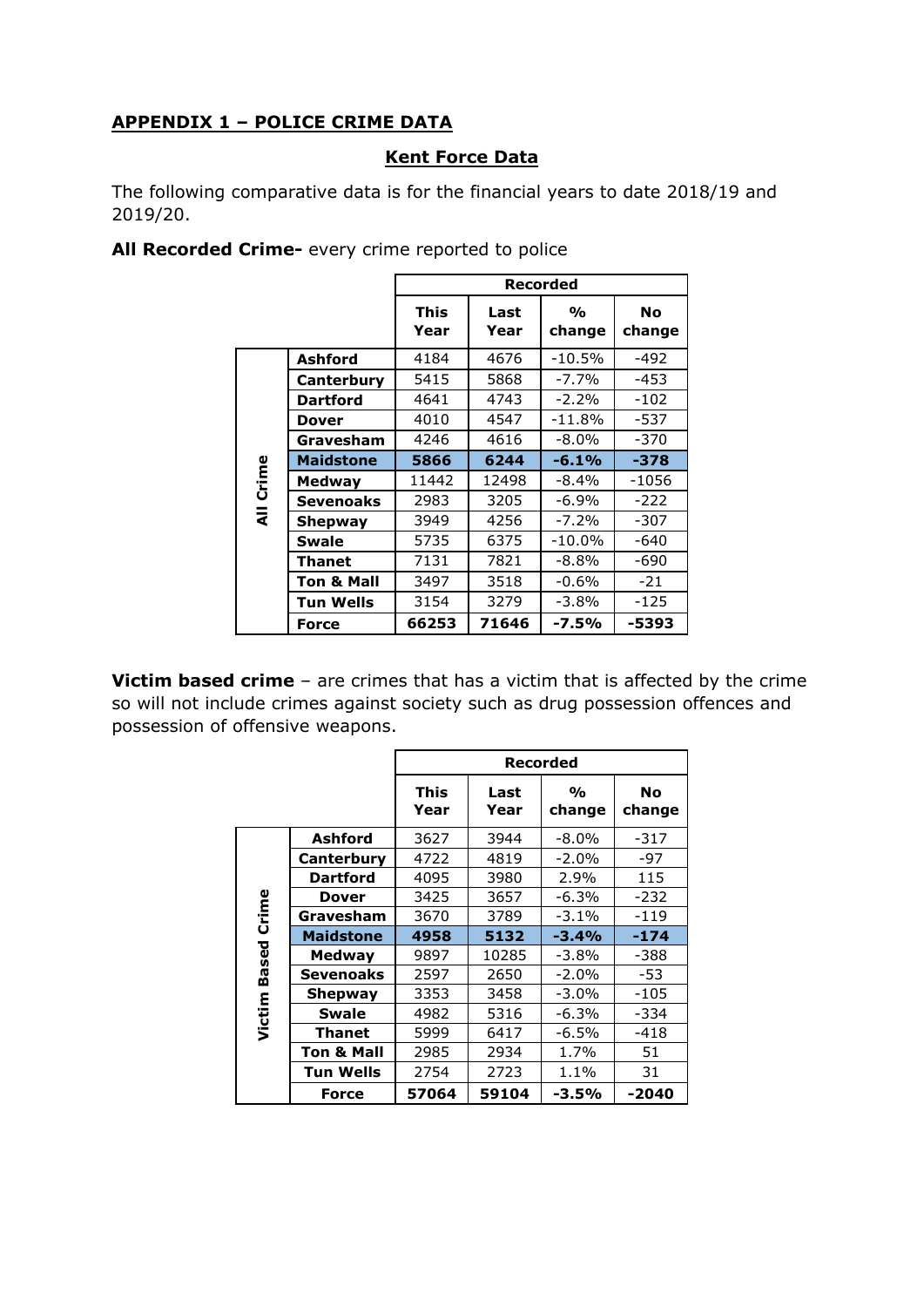**Violent crime** – includes all crimes where violence has been used or there is a threat of violence so will now include harassment, threats and assaults with no injury.

|         |                  |                     |              | Recorded                     |                     |
|---------|------------------|---------------------|--------------|------------------------------|---------------------|
|         |                  | <b>This</b><br>Year | Last<br>Year | $\frac{0}{\alpha}$<br>change | <b>No</b><br>change |
|         | Ashford          | 1803                | 1961         | $-8.1\%$                     | -158                |
|         | Canterbury       | 2251                | 2584         | $-12.9%$                     | -333                |
|         | <b>Dartford</b>  | 1882                | 2025         | $-7.1\%$                     | $-143$              |
|         | <b>Dover</b>     | 2015                | 2261         | $-10.9%$                     | -246                |
|         | Gravesham        | 1907                | 1986         | $-4.0%$                      | $-79$               |
| Crime   | <b>Maidstone</b> | 2585                | 2812         | $-8.1%$                      | $-227$              |
|         | Medway           | 5532                | 5622         | $-1.6\%$                     | -90                 |
|         | Sevenoaks        | 1026                | 1234         | -16.9%                       | $-208$              |
| Violent | Shepway          | 1750                | 1935         | -9.6%                        | -185                |
|         | Swale            | 2562                | 2718         | $-5.7%$                      | -156                |
|         | Thanet           | 3345                | 3623         | $-7.7\%$                     | -278                |
|         | Ton & Mall       | 1503                | 1463         | 2.7%                         | 40                  |
|         | Tun Wells        | 1300                | 1426         | $-8.8%$                      | -126                |
|         | Force            | 29461               | 31650        | -6.9%                        | $-2189$             |

 **Violence Against a Person-** Fatal offences. Murder. Manslaughter. Non-fatal non-sexual offences. Assault, or common assault. Battery, or common battery. Wounding or wounding with intent. Poisoning. Assault occasioning actual bodily harm (and derivative offences)

|           |                       |                     | Recorded     |                              |                     |  |  |
|-----------|-----------------------|---------------------|--------------|------------------------------|---------------------|--|--|
|           |                       | <b>This</b><br>Year | Last<br>Year | $\frac{0}{\alpha}$<br>change | <b>No</b><br>change |  |  |
|           | <b>Ashford</b>        | 1605                | 1763         | -9.0%                        | -158                |  |  |
|           | Canterbury            | 1946                | 2278         | $-14.6%$                     | -332                |  |  |
|           | Dartford              | 1691                | 1831         | -7.6%                        | -140                |  |  |
|           | Dover                 | 1830                | 2030         | $-9.9\%$                     | $-200$              |  |  |
|           | Gravesham             | 1734                | 1818         | $-4.6\%$                     | -84                 |  |  |
|           | <b>Maidstone</b>      | 2337                | 2529         | $-7.6%$                      | $-192$              |  |  |
| <b>AP</b> | <b>Medway</b>         | 4945                | 5014         | $-1.4%$                      | -69                 |  |  |
|           | Sevenoaks             | 928                 | 1113         | $-16.6%$                     | $-185$              |  |  |
|           | Shepway               | 1567                | 1749         | $-10.4%$                     | -182                |  |  |
|           | <b>Swale</b>          | 2329                | 2431         | $-4.2%$                      | $-102$              |  |  |
|           | Thanet                | 2992                | 3286         | $-8.9\%$                     | $-294$              |  |  |
|           | <b>Ton &amp; Mall</b> | 1380                | 1320         | 4.5%                         | 60                  |  |  |
|           | Tun Wells             | 1171                | 1270         | -7.8%                        | -99                 |  |  |
|           | Force                 | 26455               | 28432        | $-7.0%$                      | -1977               |  |  |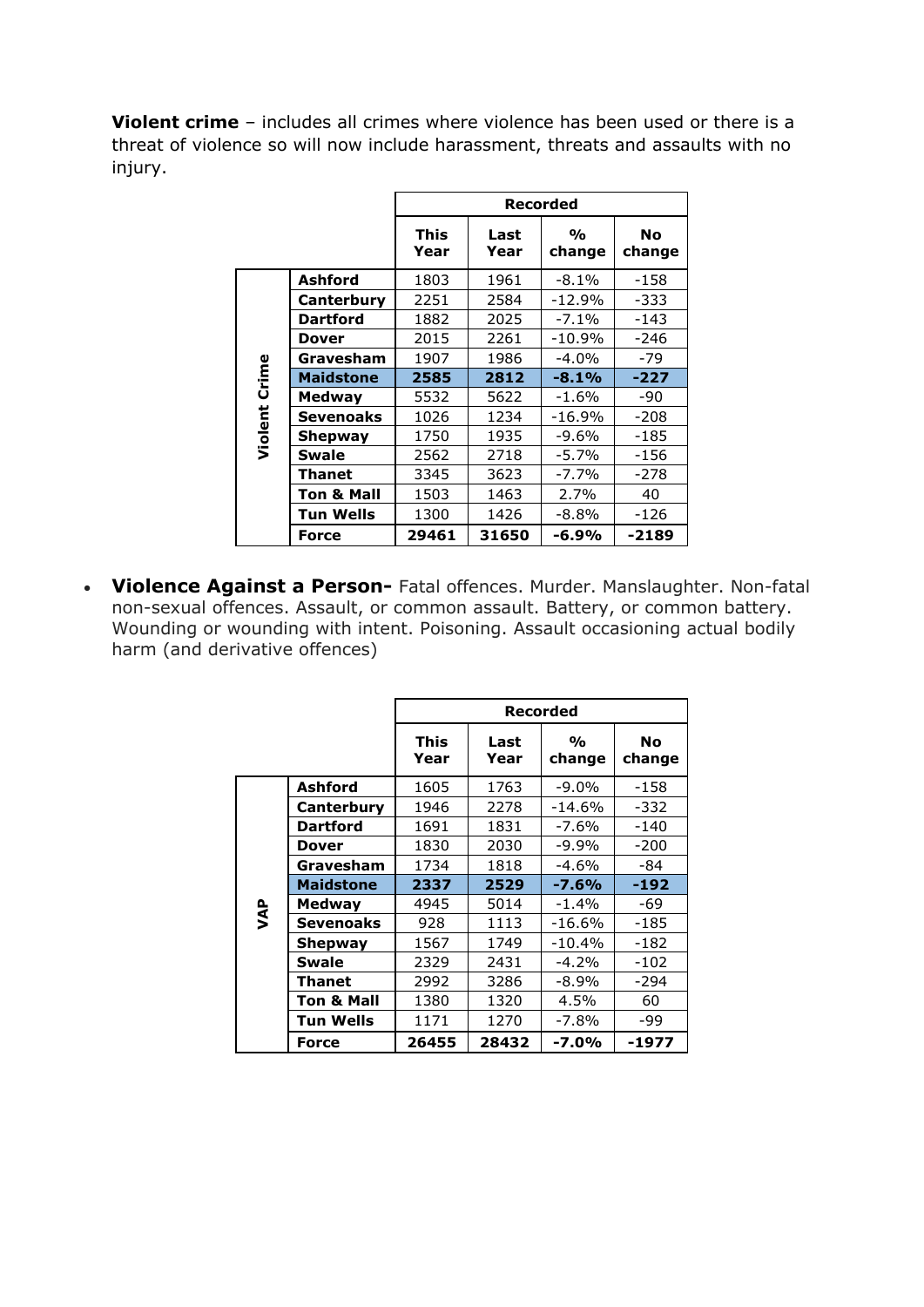**Most serious violence** – includes offences where serious harm is caused such as Grievous Bodily Harm, Violent disorder and homicide.

|          |                  |                     |              | Recorded                     |                     |
|----------|------------------|---------------------|--------------|------------------------------|---------------------|
|          |                  | <b>This</b><br>Year | Last<br>Year | $\frac{1}{\alpha}$<br>change | <b>No</b><br>change |
|          | Ashford          | 24                  | 41           | $-41.5%$                     | $-17$               |
|          | Canterbury       | 28                  | 36           | $-22.2%$                     | -8                  |
|          | <b>Dartford</b>  | 39                  | 28           | 39.3%                        | 11                  |
|          | Dover            | 37                  | 30           | 23.3%                        | 7                   |
|          | Gravesham        | 46                  | 30           | 53.3%                        | 16                  |
| Violence | <b>Maidstone</b> | 44                  | 48           | $-8.3%$                      | -4                  |
|          | <b>Medway</b>    | 94                  | 94           | $0.0\%$                      | 0                   |
| Serious  | <b>Sevenoaks</b> | 22                  | 23           | $-4.3%$                      | $-1$                |
|          | Shepway          | 44                  | 29           | 51.7%                        | 15                  |
|          | <b>Swale</b>     | 45                  | 58           | $-22.4%$                     | $-13$               |
| Most     | Thanet           | 72                  | 77           | $-6.5\%$                     | -5                  |
|          | Ton & Mall       | 13                  | 14           | $-7.1%$                      | $-1$                |
|          | Tun Wells        | 23                  | 24           | $-4.2%$                      | $-1$                |
|          | <b>Force</b>     | 531                 | 532          | $-0.2%$                      | -1                  |

**Violence without injury** – threats of violence including harassment and malicious communication including unwanted text messages.

|                  |                  |                     |              | <b>Recorded</b>              |                     |
|------------------|------------------|---------------------|--------------|------------------------------|---------------------|
|                  |                  | <b>This</b><br>Year | Last<br>Year | $\frac{1}{\alpha}$<br>change | <b>No</b><br>change |
|                  | <b>Ashford</b>   | 737                 | 794          | $-7.2%$                      | -57                 |
|                  | Canterbury       | 958                 | 1050         | $-8.8%$                      | $-92$               |
|                  | <b>Dartford</b>  | 857                 | 917          | $-6.5\%$                     | -60                 |
| injury           | <b>Dover</b>     | 830                 | 966          | $-14.1%$                     | -136                |
|                  | Gravesham        | 814                 | 793          | $2.6\%$                      | 21                  |
| Violence without | <b>Maidstone</b> | 1172                | 1165         | 0.6%                         | $\overline{7}$      |
|                  | <b>Medway</b>    | 2400                | 2232         | 7.5%                         | 168                 |
|                  | <b>Sevenoaks</b> | 410                 | 475          | $-13.7%$                     | -65                 |
|                  | <b>Shepway</b>   | 735                 | 776          | $-5.3%$                      | $-41$               |
|                  | <b>Swale</b>     | 1111                | 1066         | 4.2%                         | 45                  |
|                  | Thanet           | 1429                | 1505         | -5.0%                        | -76                 |
|                  | Ton & Mall       | 675                 | 598          | 12.9%                        | 77                  |
|                  | Tun Wells        | 543                 | 587          | $-7.5%$                      | -44                 |
|                  | Force            | 12671               | 12924        | $-2.0%$                      | $-253$              |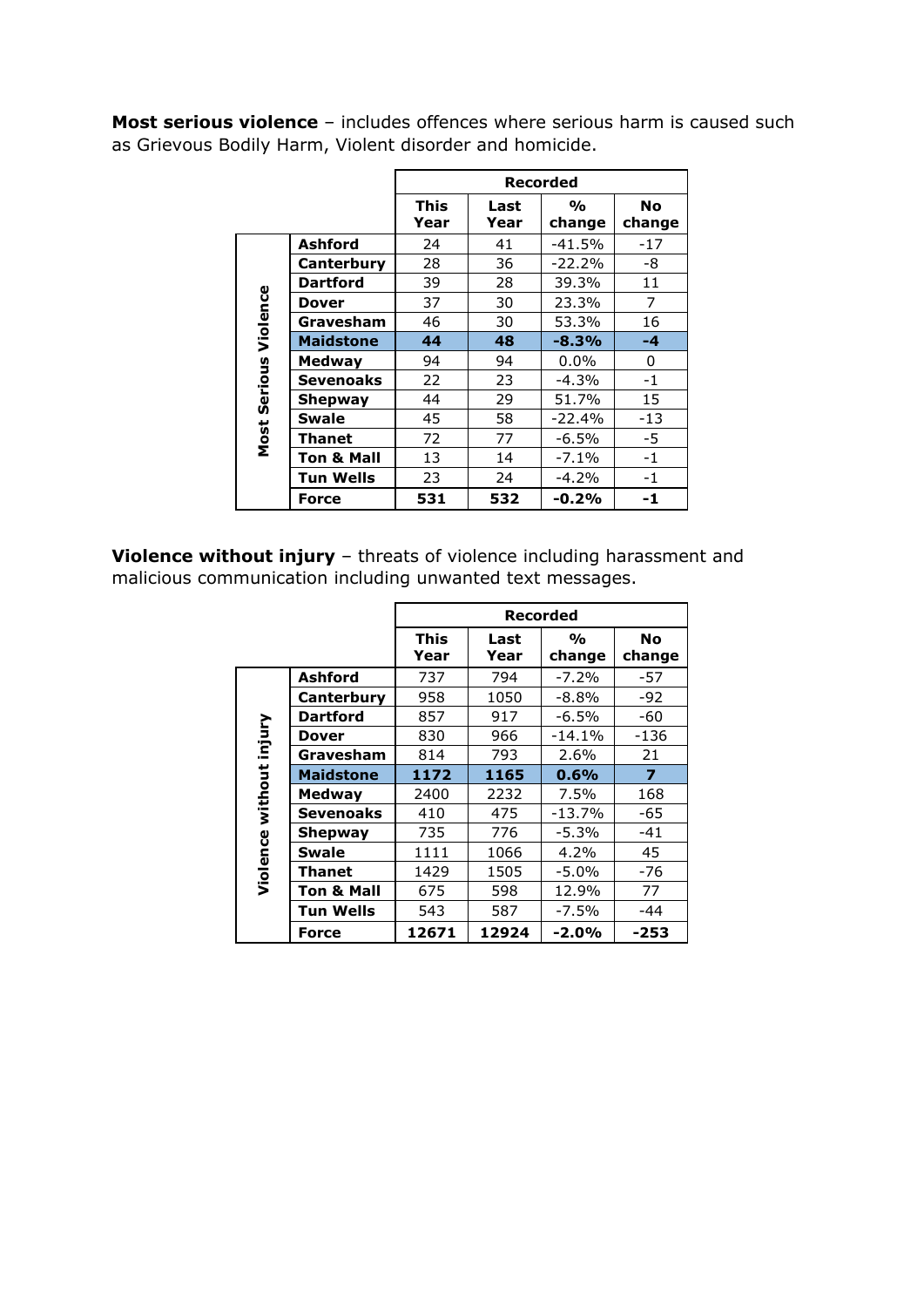**Stalking and Harassment-** Violence without injury offences that allege stalking or harassment

|            |                       |                     |              | Recorded                |                     |
|------------|-----------------------|---------------------|--------------|-------------------------|---------------------|
|            |                       | <b>This</b><br>Year | Last<br>Year | $\frac{1}{2}$<br>change | <b>No</b><br>change |
|            | <b>Ashford</b>        | 445                 | 513          | $-13.3%$                | -68                 |
|            | Canterbury            | 450                 | 607          | $-25.9%$                | -157                |
| Harassment | <b>Dartford</b>       | 386                 | 457          | $-15.5%$                | $-71$               |
|            | <b>Dover</b>          | 510                 | 519          | $-1.7%$                 | -9                  |
|            | Gravesham             | 452                 | 532          | $-15.0%$                | -80                 |
|            | <b>Maidstone</b>      | 573                 | 690          | $-17.0%$                | $-117$              |
|            | <b>Medway</b>         | 1251                | 1432         | $-12.6%$                | $-181$              |
| and        | <b>Sevenoaks</b>      | 258                 | 371          | $-30.5%$                | $-113$              |
|            | <b>Shepway</b>        | 385                 | 495          | $-22.2%$                | $-110$              |
|            | <b>Swale</b>          | 602                 | 704          | $-14.5%$                | -102                |
|            | Thanet                | 785                 | 826          | -5.0%                   | -41                 |
| Stalking   | <b>Ton &amp; Mall</b> | 391                 | 398          | $-1.8%$                 | -7                  |
|            | Tun Wells             | 311                 | 349          | $-10.9%$                | -38                 |
|            | <b>Force</b>          | 6799                | 7893         | $-13.9%$                | -1094               |

**Sexual Offences-** Violence against a person offences that are sexual in nature including rape, under age sex and sexual grooming.

|                 |                       |                     | <b>Recorded</b> |                         |                     |  |
|-----------------|-----------------------|---------------------|-----------------|-------------------------|---------------------|--|
|                 |                       | <b>This</b><br>Year | Last<br>Year    | $\frac{1}{2}$<br>change | <b>No</b><br>change |  |
|                 | Ashford               | 153                 | 163             | $-6.1\%$                | -10                 |  |
|                 | Canterbury            | 240                 | 246             | $-2.4%$                 | -6                  |  |
|                 | <b>Dartford</b>       | 136                 | 137             | $-0.7\%$                | $-1$                |  |
|                 | <b>Dover</b>          | 149                 | 187             | $-20.3%$                | -38                 |  |
|                 | Gravesham             | 123                 | 118             | 4.2%                    | 5                   |  |
| Sexual Offences | <b>Maidstone</b>      | 213                 | 232             | $-8.2%$                 | $-19$               |  |
|                 | <b>Medway</b>         | 447                 | 449             | $-0.4%$                 | $-2$                |  |
|                 | <b>Sevenoaks</b>      | 78                  | 108             | $-27.8%$                | $-30$               |  |
|                 | Shepway               | 141                 | 160             | $-11.9%$                | $-19$               |  |
|                 | <b>Swale</b>          | 200                 | 237             | $-15.6%$                | $-37$               |  |
|                 | Thanet                | 271                 | 252             | 7.5%                    | 19                  |  |
|                 | <b>Ton &amp; Mall</b> | 96                  | 125             | $-23.2%$                | $-29$               |  |
|                 | <b>Tun Wells</b>      | 107                 | 136             | $-21.3%$                | $-29$               |  |
|                 | Force                 | 2354                | 2550            | $-7.7%$                 | -196                |  |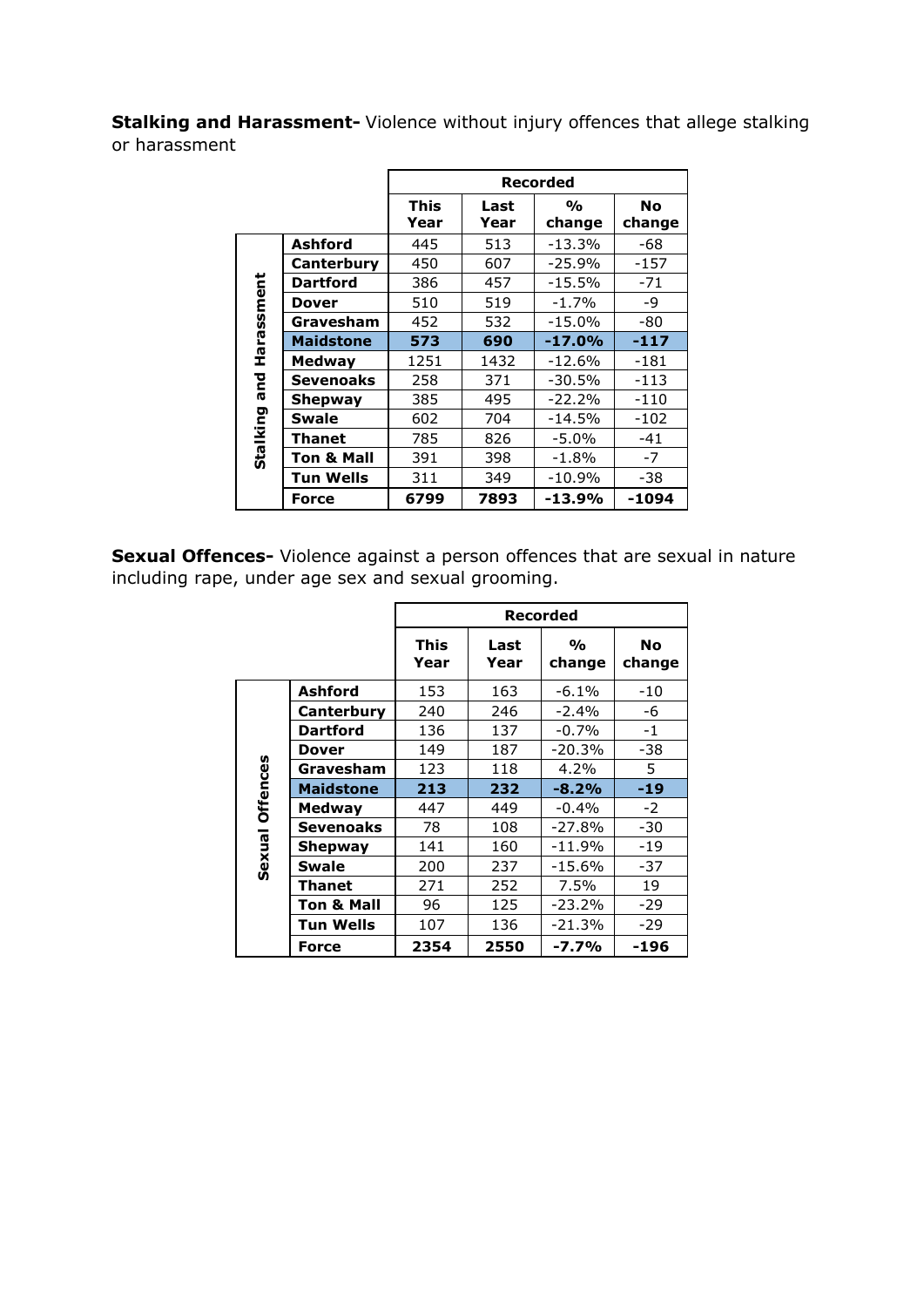|      |                  |                     |              | <b>Recorded</b>         |                     |
|------|------------------|---------------------|--------------|-------------------------|---------------------|
|      |                  | <b>This</b><br>Year | Last<br>Year | $\frac{1}{2}$<br>change | <b>No</b><br>change |
|      | <b>Ashford</b>   | 49                  | 60           | -18.3%                  | -11                 |
|      | Canterbury       | 74                  | 82           | $-9.8%$                 | -8                  |
|      | <b>Dartford</b>  | 46                  | 56           | $-17.9%$                | -10                 |
|      | Dover            | 42                  | 43           | $-2.3%$                 | -1                  |
|      | Gravesham        | 36                  | 33           | 9.1%                    | 3                   |
|      | <b>Maidstone</b> | 70                  | 83           | $-15.7%$                | $-13$               |
| Rape | Medway           | 135                 | 151          | -10.6%                  | -16                 |
|      | <b>Sevenoaks</b> | 25                  | 41           | $-39.0\%$               | -16                 |
|      | Shepway          | 49                  | 46           | 6.5%                    | 3                   |
|      | <b>Swale</b>     | 70                  | 92           | $-23.9%$                | $-22$               |
|      | <b>Thanet</b>    | 85                  | 92           | $-7.6%$                 | $-7$                |
|      | Ton & Mall       | 27                  | 53           | -49.1%                  | -26                 |
|      | <b>Tun Wells</b> | 34                  | 55           | $-38.2%$                | $-21$               |
|      | <b>Force</b>     | 742                 | 887          | $-16.3%$                | -145                |

**Rape-** sexual offences without consent including statutory rape

**Robbery** – all offences where violence or the threat of violence has been used at the time and in order to commit a theft.

|         |                       |                     | <b>Recorded</b> |                              |                     |  |  |
|---------|-----------------------|---------------------|-----------------|------------------------------|---------------------|--|--|
|         |                       | <b>This</b><br>Year | Last<br>Year    | $\frac{0}{\alpha}$<br>change | <b>No</b><br>change |  |  |
|         | Ashford               | 45                  | 35              | 28.6%                        | 10                  |  |  |
|         | Canterbury            | 65                  | 60              | 8.3%                         | 5.                  |  |  |
|         | <b>Dartford</b>       | 55                  | 57              | -3.5%                        | $-2$                |  |  |
|         | <b>Dover</b>          | 36                  | 44              | $-18.2%$                     | -8                  |  |  |
|         | Gravesham             | 50                  | 50              | $0.0\%$                      | 0                   |  |  |
|         | <b>Maidstone</b>      | 35                  | 51              | $-31.4%$                     | $-16$               |  |  |
| Robbery | <b>Medway</b>         | 140                 | 159             | $-11.9%$                     | $-19$               |  |  |
|         | <b>Sevenoaks</b>      | 20                  | 13              | 53.8%                        | 7                   |  |  |
|         | Shepway               | 42                  | 26              | 61.5%                        | 16                  |  |  |
|         | <b>Swale</b>          | 33                  | 50              | $-34.0%$                     | $-17$               |  |  |
|         | Thanet                | 82                  | 85              | $-3.5%$                      | -3                  |  |  |
|         | <b>Ton &amp; Mall</b> | 27                  | 18              | 50.0%                        | 9                   |  |  |
|         | Tun Wells             | 22                  | 20              | 10.0%                        | 2                   |  |  |
|         | <b>Force</b>          | 652                 | 668             | $-2.4%$                      | -16                 |  |  |

**Possession of Weapons**- Possession of article with blade or point or a firearm, with or without intent. No victim.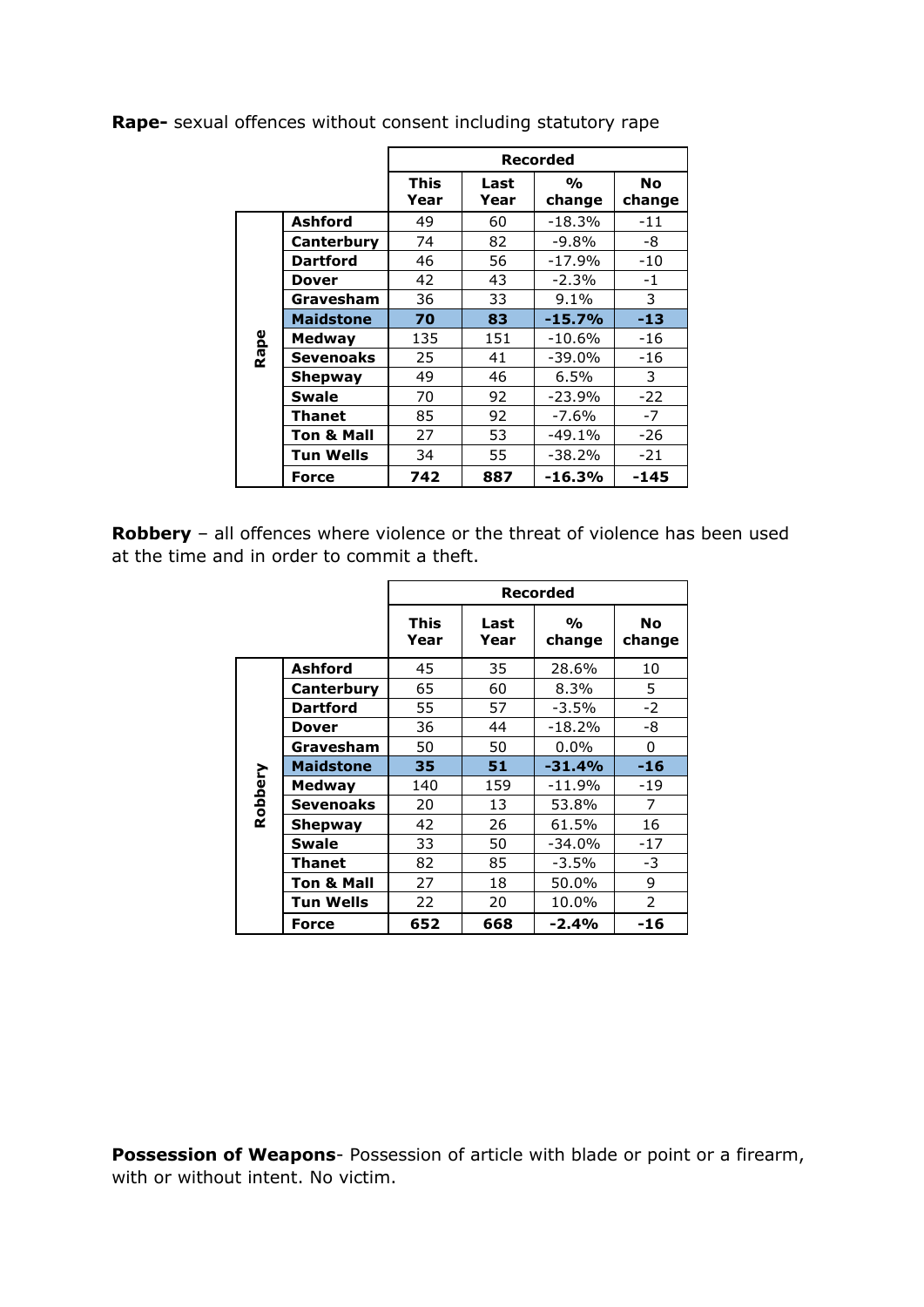|              |                       |                     |              | Recorded                |                     |
|--------------|-----------------------|---------------------|--------------|-------------------------|---------------------|
|              |                       | <b>This</b><br>Year | Last<br>Year | $\frac{1}{2}$<br>change | <b>No</b><br>change |
|              | Ashford               | 9                   | 21           | $-57.1%$                | $-12$               |
|              | Canterbury            | 37                  | 33           | 12.1%                   | 4                   |
|              | <b>Dartford</b>       | 22                  | 22           | $0.0\%$                 | 0                   |
| Weapons      | <b>Dover</b>          | 12                  | 35           | $-65.7%$                | $-23$               |
|              | Gravesham             | 33                  | 36           | $-8.3%$                 | -3                  |
|              | <b>Maidstone</b>      | 59                  | 52           | 13.5%                   | $\overline{z}$      |
| $\mathbf{b}$ | <b>Medway</b>         | 69                  | 66           | 4.5%                    | 3                   |
|              | <b>Sevenoaks</b>      | 17                  | 13           | 30.8%                   | 4                   |
| Possession   | Shepway               | 83                  | 68           | 22.1%                   | 15                  |
|              | <b>Swale</b>          | 28                  | 29           | $-3.4%$                 | $-1$                |
|              | Thanet                | 60                  | 57           | 5.3%                    | 3                   |
|              | <b>Ton &amp; Mall</b> | 24                  | 12           | 100.0%                  | 12                  |
|              | Tun Wells             | 11                  | 8            | 37.5%                   | 3                   |
|              | Force                 | 464                 | 452          | 2.7%                    | 12                  |

## **Serious and Organised Crime panel – every 4 weeks with partners**

|        |                       |                     | Recorded     |                         |                     |  |  |
|--------|-----------------------|---------------------|--------------|-------------------------|---------------------|--|--|
|        |                       | <b>This</b><br>Year | Last<br>Year | $\frac{1}{2}$<br>change | <b>No</b><br>change |  |  |
|        | Ashford               | 359                 | 548          | $-34.5%$                | -189                |  |  |
|        | Canterbury            | 442                 | 776          | $-43.0%$                | -334                |  |  |
|        | <b>Dartford</b>       | 362                 | 538          | $-32.7%$                | $-176$              |  |  |
|        | Dover                 | 391                 | 640          | $-38.9%$                | $-249$              |  |  |
|        | Gravesham             | 343                 | 583          | $-41.2%$                | $-240$              |  |  |
| Order  | <b>Maidstone</b>      | 507                 | 799          | $-36.5%$                | $-292$              |  |  |
|        | <b>Medway</b>         | 991                 | 1562         | $-36.6%$                | $-571$              |  |  |
|        | Sevenoaks             | 249                 | 395          | $-37.0%$                | $-146$              |  |  |
| Public | Shepway               | 333                 | 524          | $-36.5%$                | -191                |  |  |
|        | <b>Swale</b>          | 451                 | 802          | $-43.8%$                | -351                |  |  |
|        | Thanet                | 638                 | 1036         | $-38.4%$                | -398                |  |  |
|        | <b>Ton &amp; Mall</b> | 317                 | 434          | $-27.0%$                | -117                |  |  |
|        | Tun Wells             | 248                 | 422          | $-41.2%$                | $-174$              |  |  |
|        | <b>Force</b>          | 5631                | 9059         | $-37.8%$                | -3428               |  |  |

**Drugs** – possession or trafficking of controlled substances